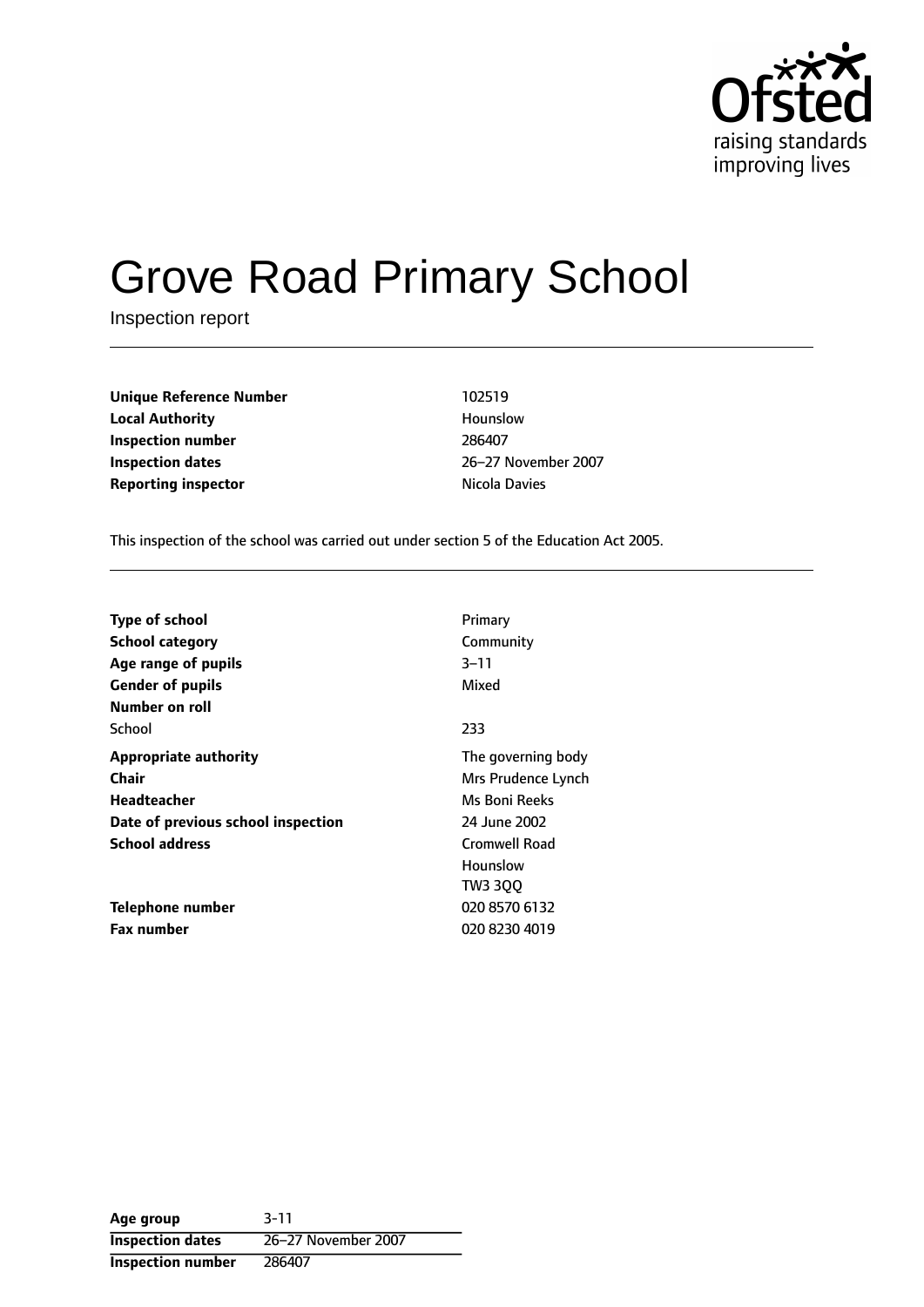.

© Crown copyright 2007

#### Website: www.ofsted.gov.uk

This document may be reproduced in whole or in part for non-commercial educational purposes, provided that the information quoted is reproduced without adaptation and the source and date of publication are stated.

Further copies of this report are obtainable from the school. Under the Education Act 2005, the school must provide a copy of this report free of charge to certain categories of people. A charge not exceeding the full cost of reproduction may be made for any other copies supplied.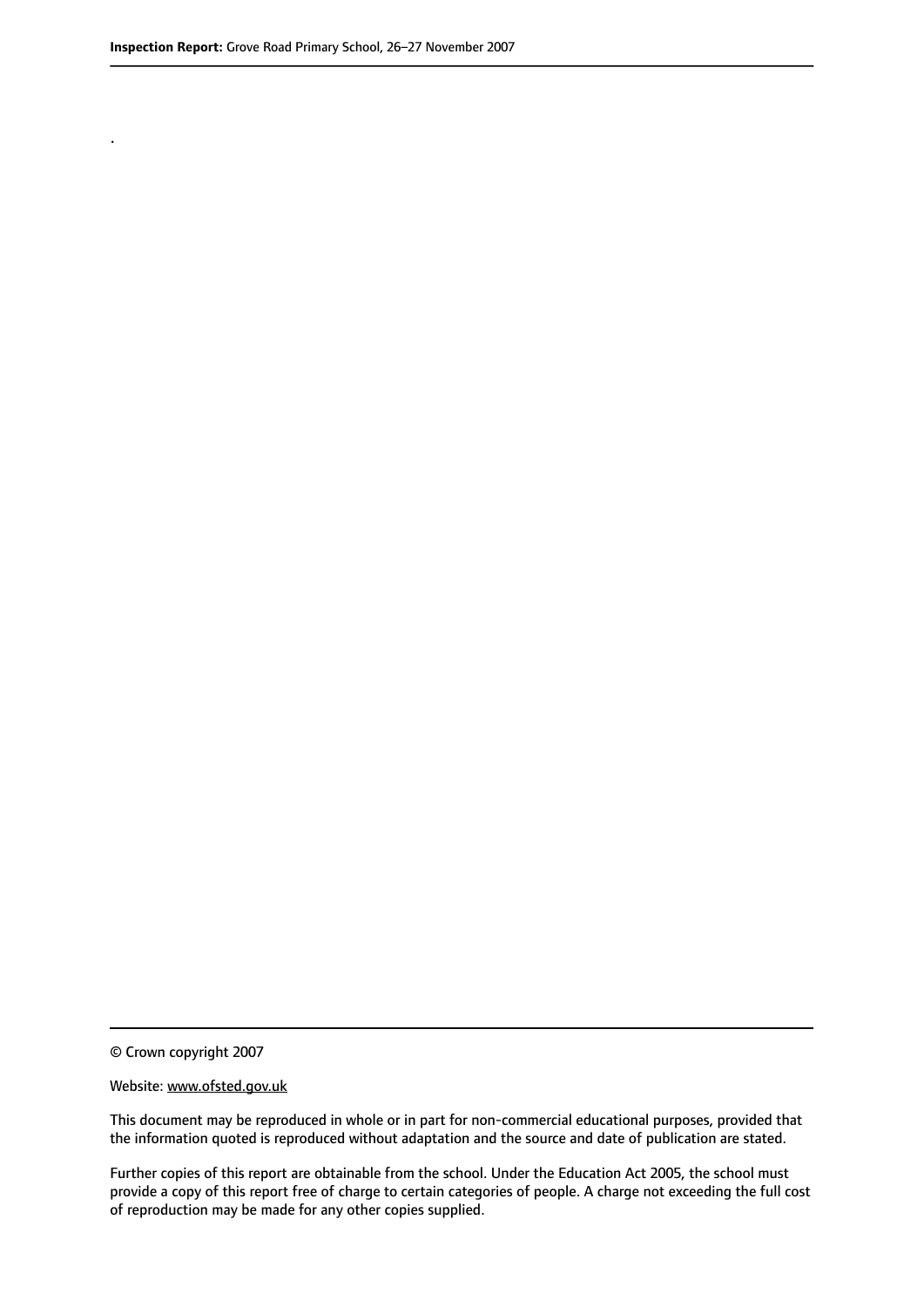# **Introduction**

The inspection was carried out by three Additional Inspectors.

## **Description of the school**

This one form entry primary school serves a residential area of Hounslow. The school includes a nursery and a specialist unit for pupils with autistic spectrum disorder (ASD). The school's intake is socially and ethnically mixed. Three quarters of pupils are bilingual and many children join the school in the early stages of learning English as an additional language. The proportion of pupils entitled to free school meals is higher than average, as is the proportion of pupils with a statement of special educational need. There are significantly more boys than girls in the school.

## **Key for inspection grades**

| Grade 1 | Outstanding  |
|---------|--------------|
| Grade 2 | Good         |
| Grade 3 | Satisfactory |
| Grade 4 | Inadequate   |
|         |              |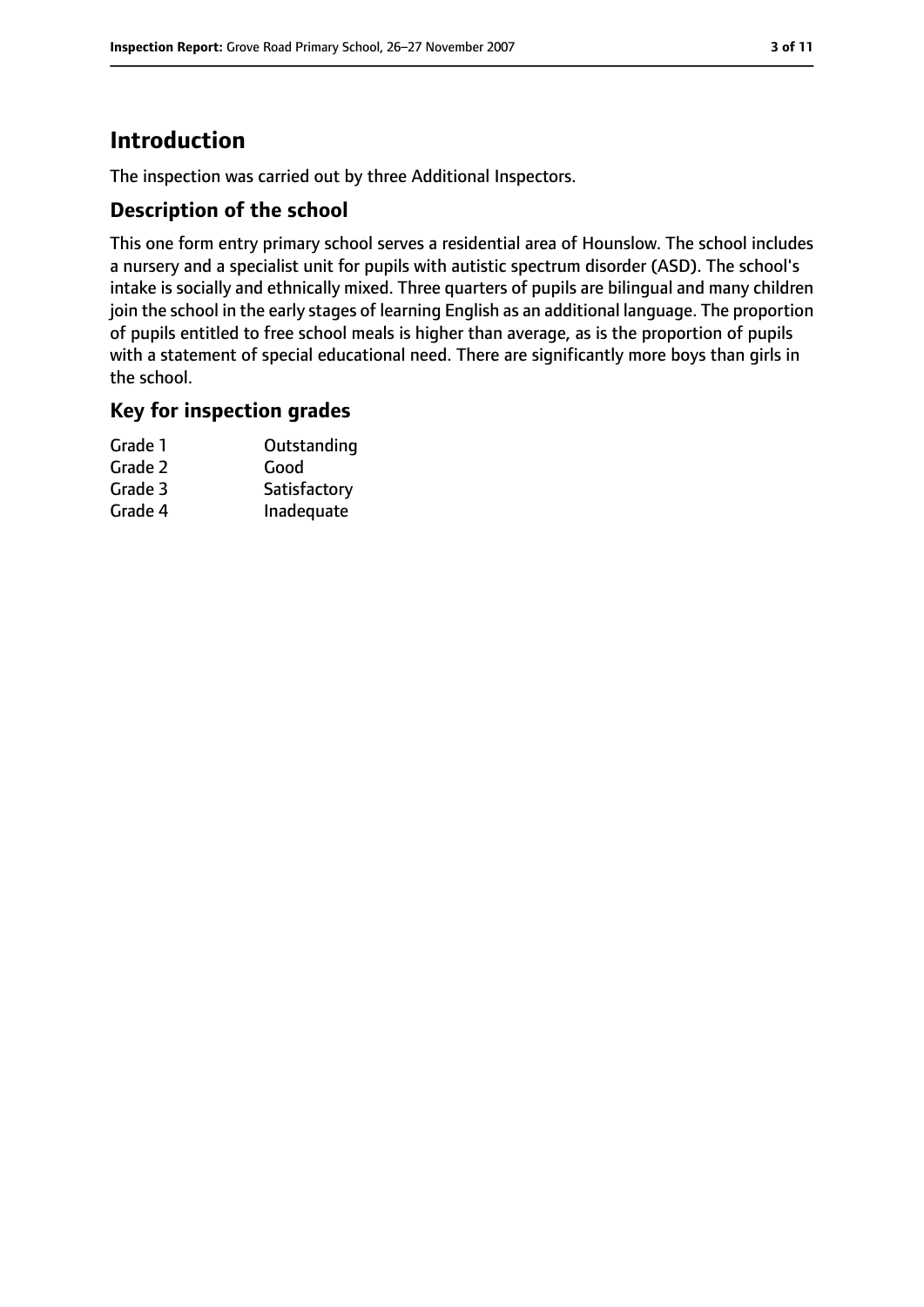# **Overall effectiveness of the school**

#### **Grade: 2**

The mission statement that pupils wrote for the school is'Our family school where all are equally valued'. This inclusive and friendly school fully lives up to this and provides a good education with areas of strength. Many parents commented very positively on the school's caring ethos and the support for themselves and their children at times of difficulty. Pupils' personal, spiritual, moral, social and cultural development is excellent and at the heart of what the school sets out to achieve. As they go through the school, pupils mix with and learn to respect others from a whole range of different backgrounds, religions, languages, ethnicities and abilities. They are considerate of people's differing needs and make an excellent contribution to the school community and the locality. Such experiences mean they leave the school well-equipped for the future.

Pupils achieve well throughout the school. The exciting Foundation Stage means children enter the school well prepared to learn, although their skills in English are below those expected for their age. Most catch up by the end of Year 2 and the standards which they reach by the end of Year 6 are generally above average. Added to this, pupils with a range of different skills and abilities experience a wide and interesting curriculum and are very well cared for and supported. Knowledgeable teaching and specialist staff collaborate well to meet their needs. For example, pupils with ASD benefit from a well planned blend of skilled support from specialist staff and inclusion in classroom activities. This is one example of how pupils with different strengths and difficulties work together happily, enjoy their time at school and do well.

The school is well led and managed. The headteacher and her senior team share a passion for making all pupils feel valued and included. Clear areas for further improvement have been identified well. Teaching across the school is good and there is much sharing of good and outstanding practice. However, in the recent past the more formal monitoring of teaching has not been sufficiently regular to help the school evaluate the success of its thoughtful plans for improvement. The school has identified the use of assessment in target setting as a weaker area and a useful new system for tracking progress and sharing feedback has recently been put in place. Such clear identification and action along with the school's successful record of continuing improvement illustrate its good capacity to improve further.

## **Effectiveness of the Foundation Stage**

#### **Grade: 2**

Children enter the Nursery with a range of knowledge and experiences. For many, the Nursery class is their first experience of an English-speaking environment. As a result, their English language skills are significantly below those expected for children of their age. They settle quickly into the daily routine and very much enjoy a good range of activities. A particularly good feature is the recently renovated outdoor area where younger and older children share activities during certain sessions. Children play productively alongside each other, are attentive to adults and enjoy both child led activities and focused sessions. Children make good progress overall across the Nursery and Reception classes, particularly in their personal, social and creative development and in their oral language. However, by the end of the Foundation Stage, only a few catch up with their peers nationally in the areas of early reading and writing. This is particularly marked where, as is usually the case, classes contain many more boys than girls.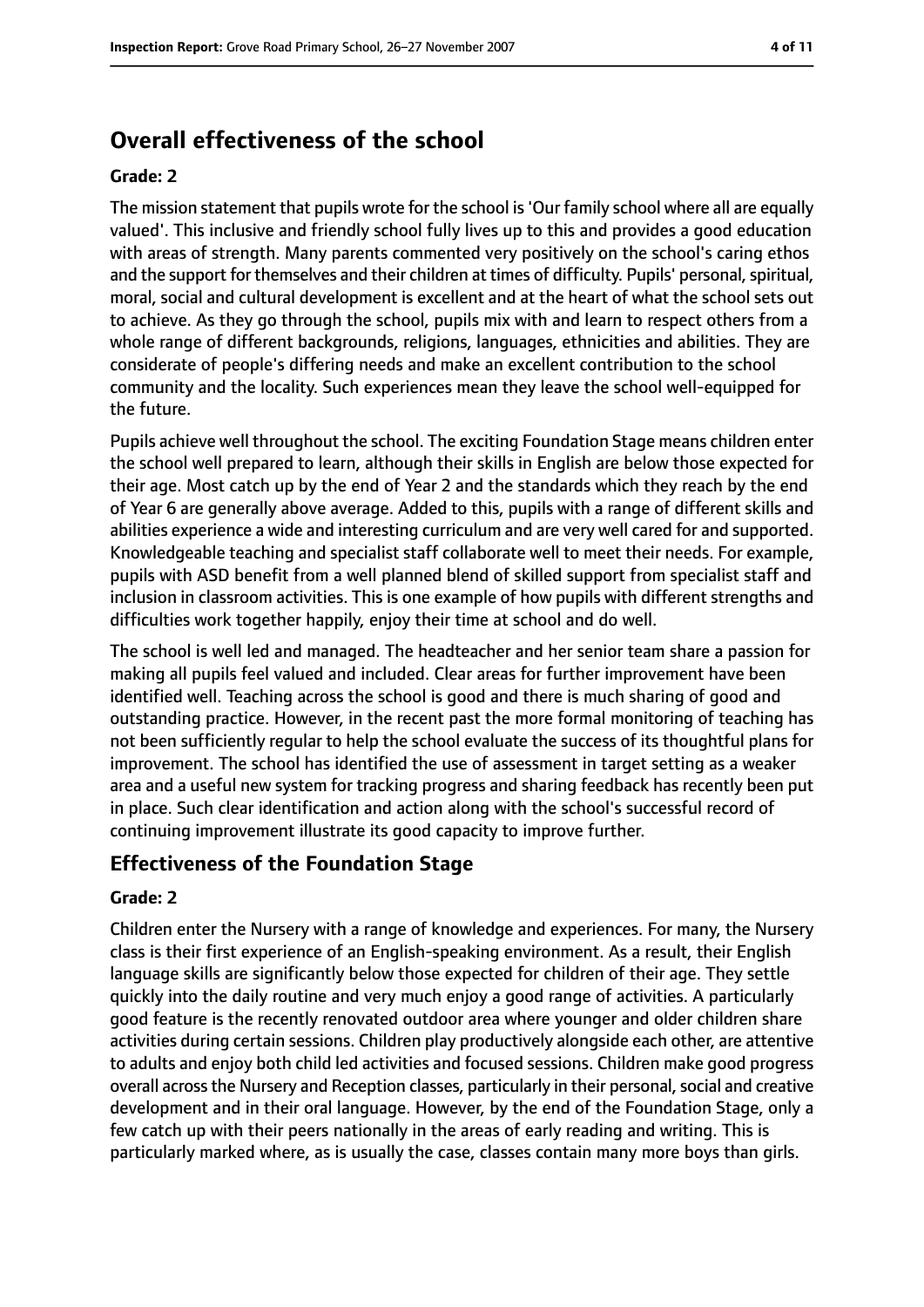## **What the school should do to improve further**

- Use the tracking of pupils' progress to set targets to raise standards further.
- Ensure that the monitoring of teaching is regular and informs the school's plans for improvement.

# **Achievement and standards**

#### **Grade: 2**

Pupils achieve well throughout the school. This includes pupils with learning difficulties and disabilities, and the achievements of pupils with ASD, who make very good progress. Standards are consistently average or above and results in 2007 in national tests at the end of Year 6 were average in English, above average in mathematics and particularly high in science where nearly all pupils exceeded their targets to reach higher levels in the subject. This represents good progress from pupils' starting points and is a successful outcome of school's recent focus on mathematics and science. Staff have now put in place a number of initiatives to further improve pupils' achievement in English.

There are no significant differences in the achievement of different groups of pupils and the school has a policy and a plan for ensuring equality. However, it does not analyse the progress of girls and boys as well as it could.

# **Personal development and well-being**

#### **Grade: 1**

Pupils' personal, spiritual, moral, social and cultural development is excellent. Pupils really enjoy opportunitiesto take on responsibilities and the school council in particular, makes an excellent contribution to the life of the school. For example, they chair and minute their meetings very effectively. In the words of their motto, they 'get things done' and are about to open their own bank account to make managing their funds even easier. Their current campaign is to ensure that local dog owners maintain the clean and pleasant environment in the streets around the school. Such activities and responsibilities, alongside pupils' good basic skills, means they are mature and well prepared for their secondary schools by the time they leave the school.

Pupils enjoy school a good deal and are proud of the school's unique building and good local reputation. Behaviour around the school and in lessons is good. Attendance has improved significantly since the previous inspection and is above average. Pupils are very clear about welcoming children with different needs, abilities, languages and ethnicities and are proud of the school's 'inclusivity'. As a result, bullying and name-calling incidents are rare. The school has worked very successfully to encourage pupils to adopt healthy lifestyles and pupils have an enthusiastic approach to physical exercise.

# **Quality of provision**

## **Teaching and learning**

#### **Grade: 2**

Pupils are taught well. Staff and pupils have good working relationships and pupils make good progress. Teachers prepare well and plan activities to meet the needs of different groups of pupils, for example, those learning English as an additional language. Lesson objectives are shared with the pupils so they are clear about what they are expected to achieve. In the best lessons, pupils are regularly encouraged to assess their own and their peers' work. On occasion,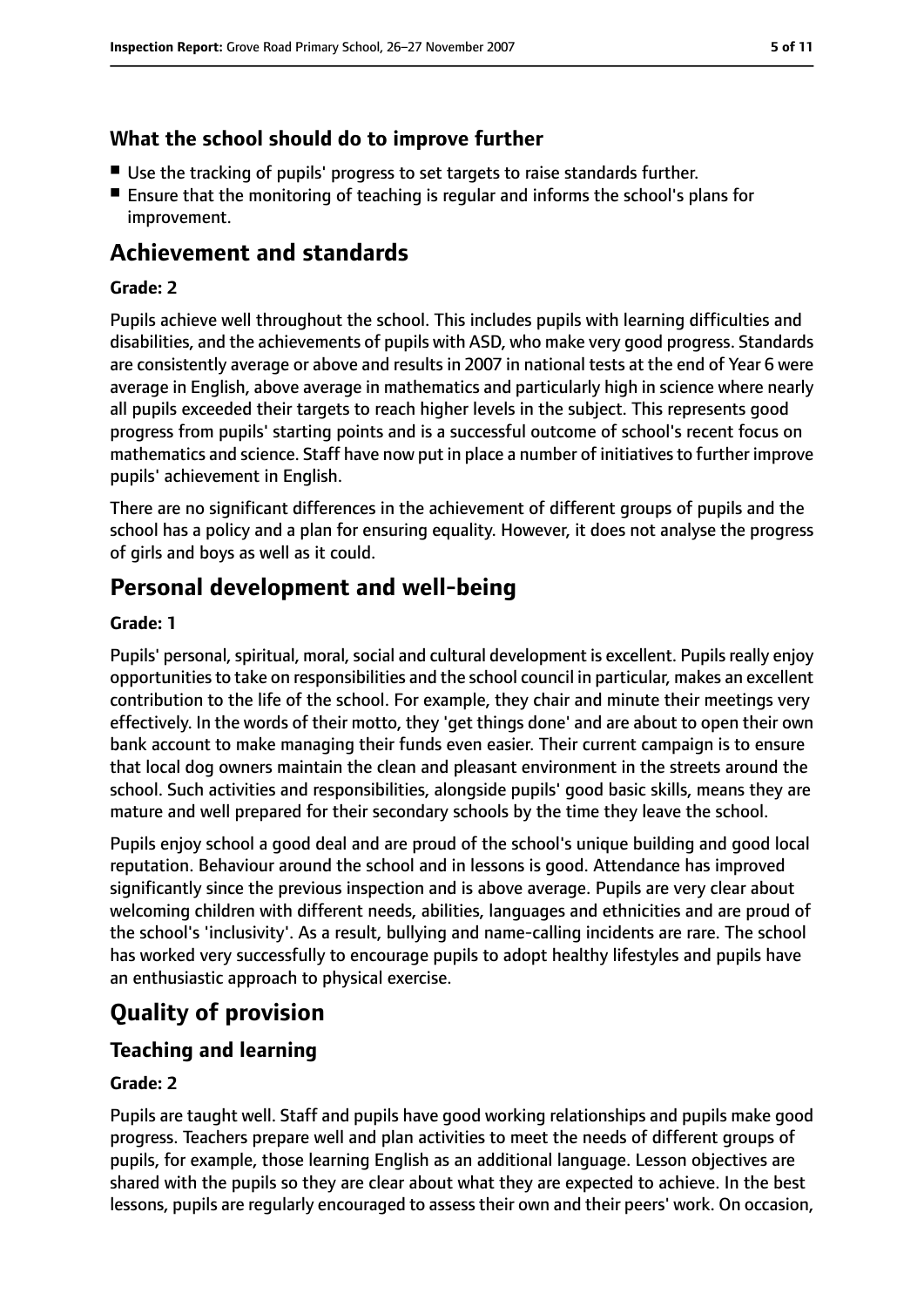there is too much focus on instruction and, as a result, opportunities are missed for pupils to participate more actively and independently. Teaching assistants are well deployed to support the learning of pupils experiencing difficulties with particular areas. The teaching and learning of pupils with ASD, in both the dedicated centre and when integrated into the mainstream, is outstanding.

#### **Curriculum and other activities**

#### **Grade: 2**

Basic skills are well taught within a varied and interesting curriculum. The recent investment in laptop computers and software means that pupils have good opportunities to use information and communication technology in their other subjects. Staff are beginning to use these aids, along with other strategies, to ensure that the curriculum is equally appealing to both boys and girls.

Following wide consultation, staff have developed a new scheme of work for pupils' personal, social, health, and citizenship education (PSHCE). This excellent scheme links the development of pupils' personal, social and emotional skills with their work in literacy and other curriculum areas. At the beginning of this year, French was introduced to pupils in Years 3 to 6 and Spanish is offered as an after school option. Pupils engage enthusiastically in their art work as well as with music, where they develop good skills and an awareness of the rich diversity of musical heritage. Pupils appreciate the extra-curricular activities, which range from sewing to many sporting options. The visits pupils make and the frequent visitors welcomed to the school add to pupils' enjoyment and learning.

#### **Care, guidance and support**

#### **Grade: 2**

The commitment of staff to pupils' care and support is excellent. The school has very good links with specialist services and agencies to help all its young people to achieve what they are capable of. Procedures to keep pupils safe and protected are well considered. The school encourages the involvement of parents well through activities such as curriculum workshops and through its enjoyable 'extended school' activities, such as the family computer club, which take place in school and in its on-site community centre. Parents greatly appreciate the school's attention to individual needs and express confidence in its ability to educate and care for their children.

Academic guidance is provided through regular marking and targets which are shared with pupils and parents. This is followed through well in some classrooms, where pupils are regularly involved in assessing what they have learned and identifying what they need to do next. However, this is not yet consistent across the school.

# **Leadership and management**

#### **Grade: 2**

There is a very strong sense of collaboration across the school and staff turnover is very low. Staff have a good understanding of the school's strengths and weaknesses and are involved well in planning for improvement. In the past, senior staff have not always sufficiently monitored the quality of teaching to assess the impact of these plans on the classroom. However, the school's work on the introduction of its new PSHCE scheme includes very robust processes for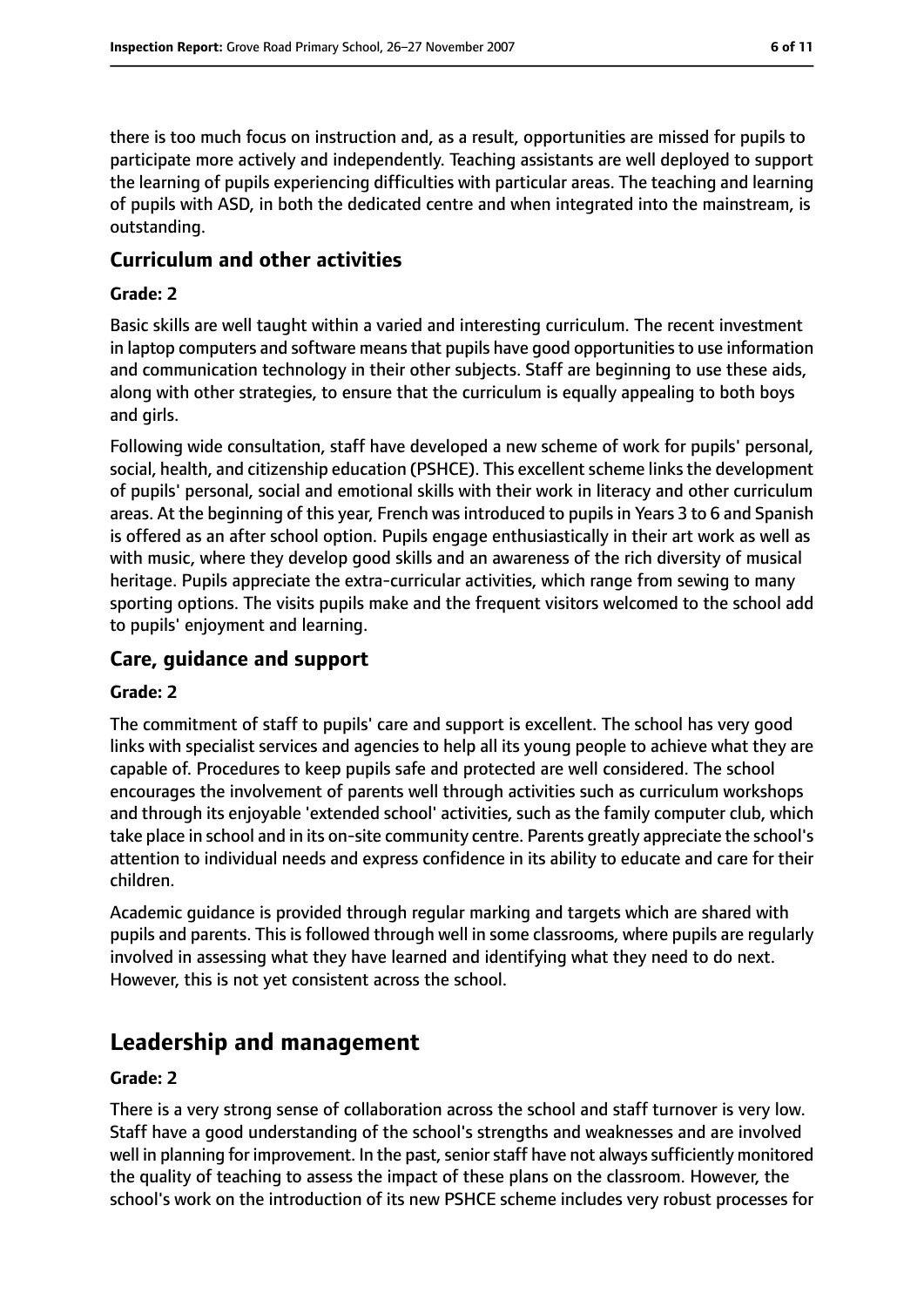monitoring and evaluation. The school agrees challenging targets with the local authority but has invested in and designed a new system for tracking and sharing progress information to ensure that their target setting processes are fully robust.

Resources are well managed and directed towards improvement. Two recent examples are the development of the outdoor areas for younger children and the investment in mobile computers. The well informed governing body fulfils its statutory responsibilities and has produced a useful plan to raise its effectiveness in monitoring the work of the school and providing appropriate support and challenge.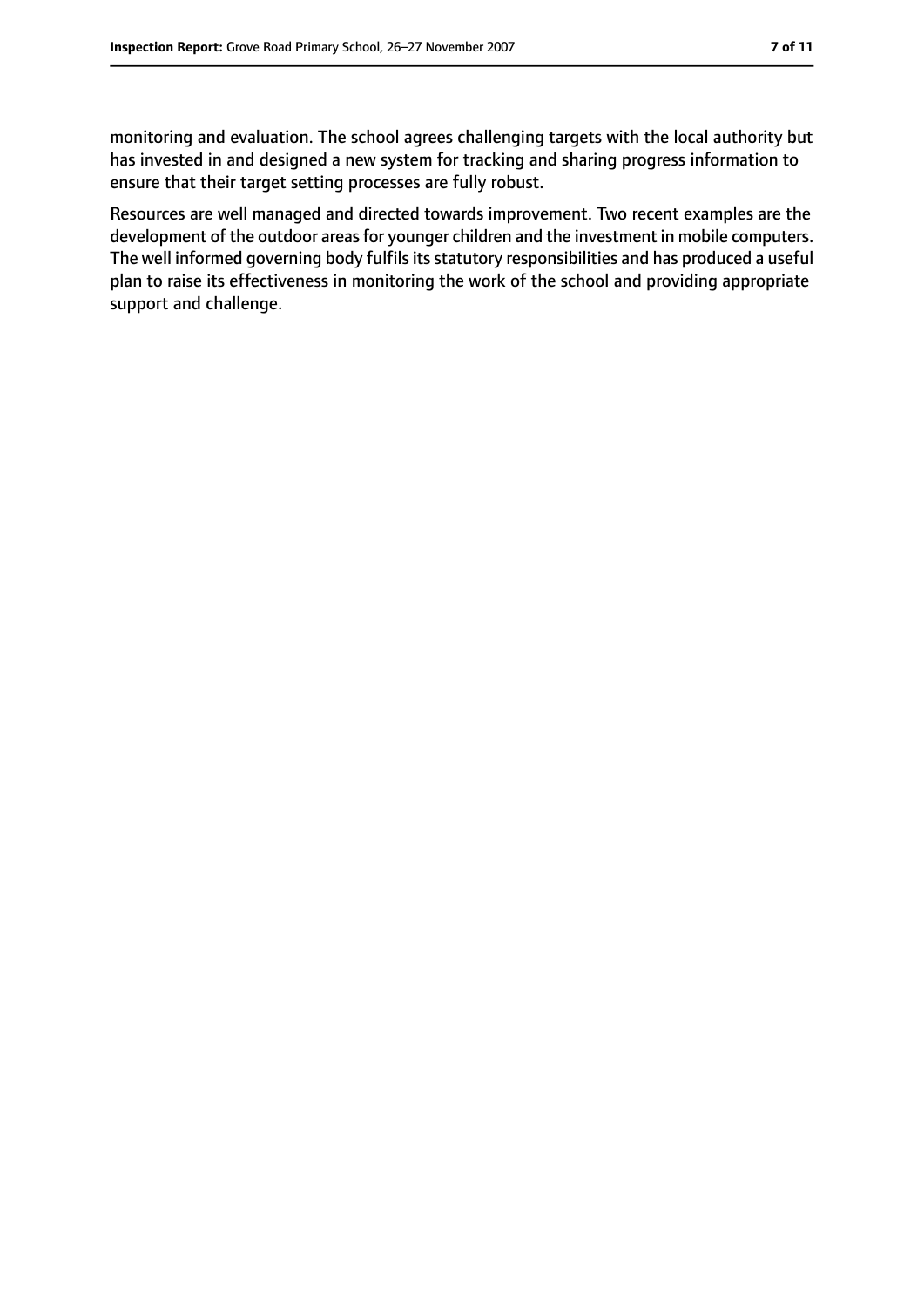**Any complaints about the inspection or the report should be made following the procedures set out in the guidance 'Complaints about school inspection', which is available from Ofsted's website: www.ofsted.gov.uk.**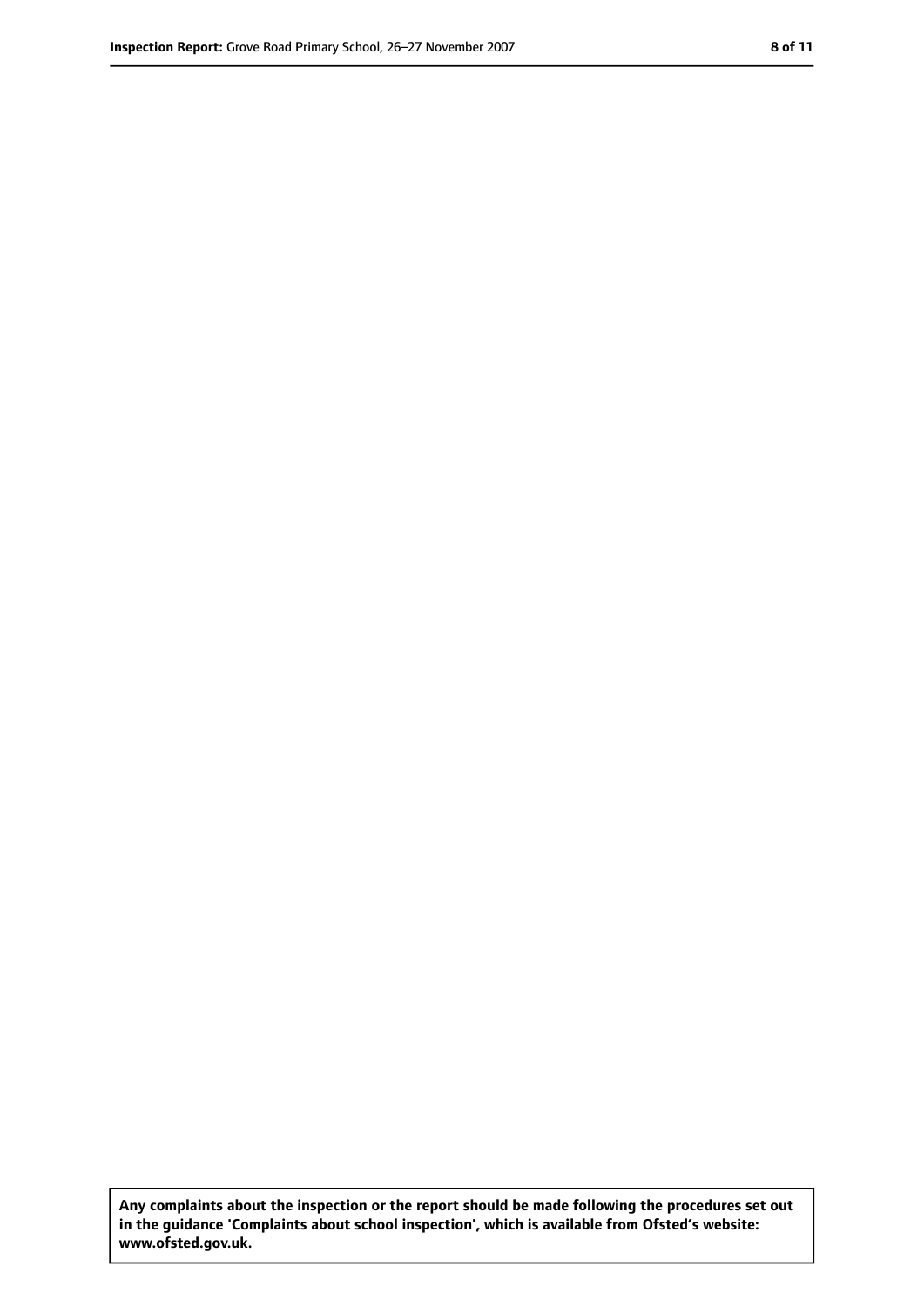# **Inspection judgements**

| $^{\backprime}$ Key to judgements: grade 1 is outstanding, grade 2 good, grade 3 satisfactory, and | <b>School</b>  |
|----------------------------------------------------------------------------------------------------|----------------|
| arade 4 inadequate                                                                                 | <b>Overall</b> |

# **Overall effectiveness**

| How effective, efficient and inclusive is the provision of education, integrated<br>care and any extended services in meeting the needs of learners? |     |
|------------------------------------------------------------------------------------------------------------------------------------------------------|-----|
| Effective steps have been taken to promote improvement since the last<br>inspection                                                                  | Yes |
| How well does the school work in partnership with others to promote learners'<br>well-being?                                                         |     |
| The effectiveness of the Foundation Stage                                                                                                            |     |
| The capacity to make any necessary improvements                                                                                                      |     |

### **Achievement and standards**

| How well do learners achieve?                                                                               |  |
|-------------------------------------------------------------------------------------------------------------|--|
| The standards <sup>1</sup> reached by learners                                                              |  |
| How well learners make progress, taking account of any significant variations between<br>groups of learners |  |
| How well learners with learning difficulties and disabilities make progress                                 |  |

## **Personal development and well-being**

| How good is the overall personal development and well-being of the<br>learners?                                  |  |
|------------------------------------------------------------------------------------------------------------------|--|
| The extent of learners' spiritual, moral, social and cultural development                                        |  |
| The extent to which learners adopt healthy lifestyles                                                            |  |
| The extent to which learners adopt safe practices                                                                |  |
| How well learners enjoy their education                                                                          |  |
| The attendance of learners                                                                                       |  |
| The behaviour of learners                                                                                        |  |
| The extent to which learners make a positive contribution to the community                                       |  |
| How well learners develop workplace and other skills that will contribute to<br>their future economic well-being |  |

## **The quality of provision**

| How effective are teaching and learning in meeting the full range of the<br>learners' needs?          |  |
|-------------------------------------------------------------------------------------------------------|--|
| How well do the curriculum and other activities meet the range of needs<br>and interests of learners? |  |
| How well are learners cared for, quided and supported?                                                |  |

 $^1$  Grade 1 - Exceptionally and consistently high; Grade 2 - Generally above average with none significantly below average; Grade 3 - Broadly average to below average; Grade 4 - Exceptionally low.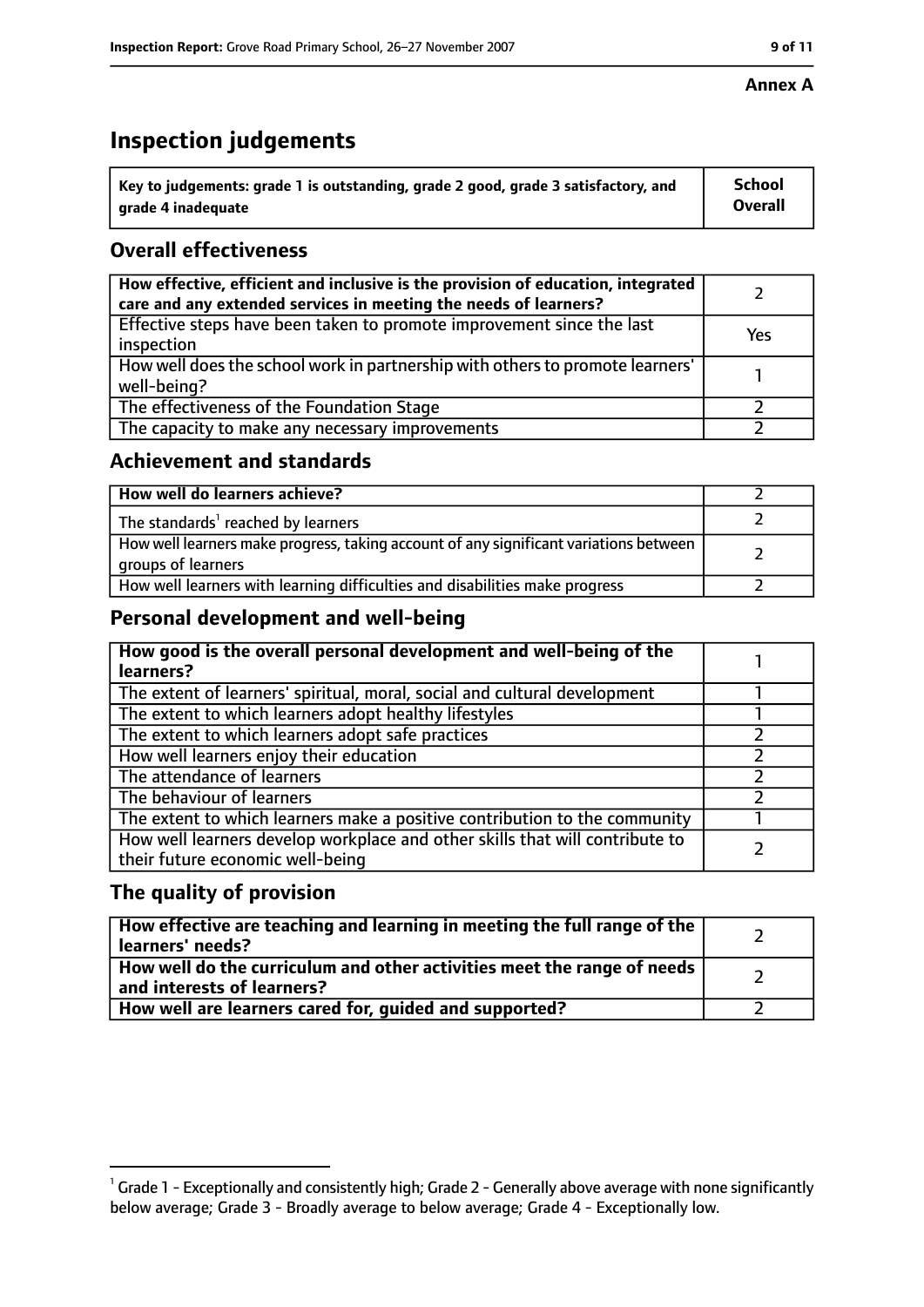# **Leadership and management**

| How effective are leadership and management in raising achievement<br>and supporting all learners?                                              |     |
|-------------------------------------------------------------------------------------------------------------------------------------------------|-----|
| How effectively leaders and managers at all levels set clear direction leading<br>to improvement and promote high quality of care and education |     |
| How effectively leaders and managers use challenging targets to raise standards                                                                 | 3   |
| The effectiveness of the school's self-evaluation                                                                                               |     |
| How well equality of opportunity is promoted and discrimination tackled so<br>that all learners achieve as well as they can                     |     |
| How effectively and efficiently resources, including staff, are deployed to<br>achieve value for money                                          |     |
| The extent to which governors and other supervisory boards discharge their<br>responsibilities                                                  | 3   |
| Do procedures for safequarding learners meet current government<br>requirements?                                                                | Yes |
| Does this school require special measures?                                                                                                      | No  |
| Does this school require a notice to improve?                                                                                                   | No  |